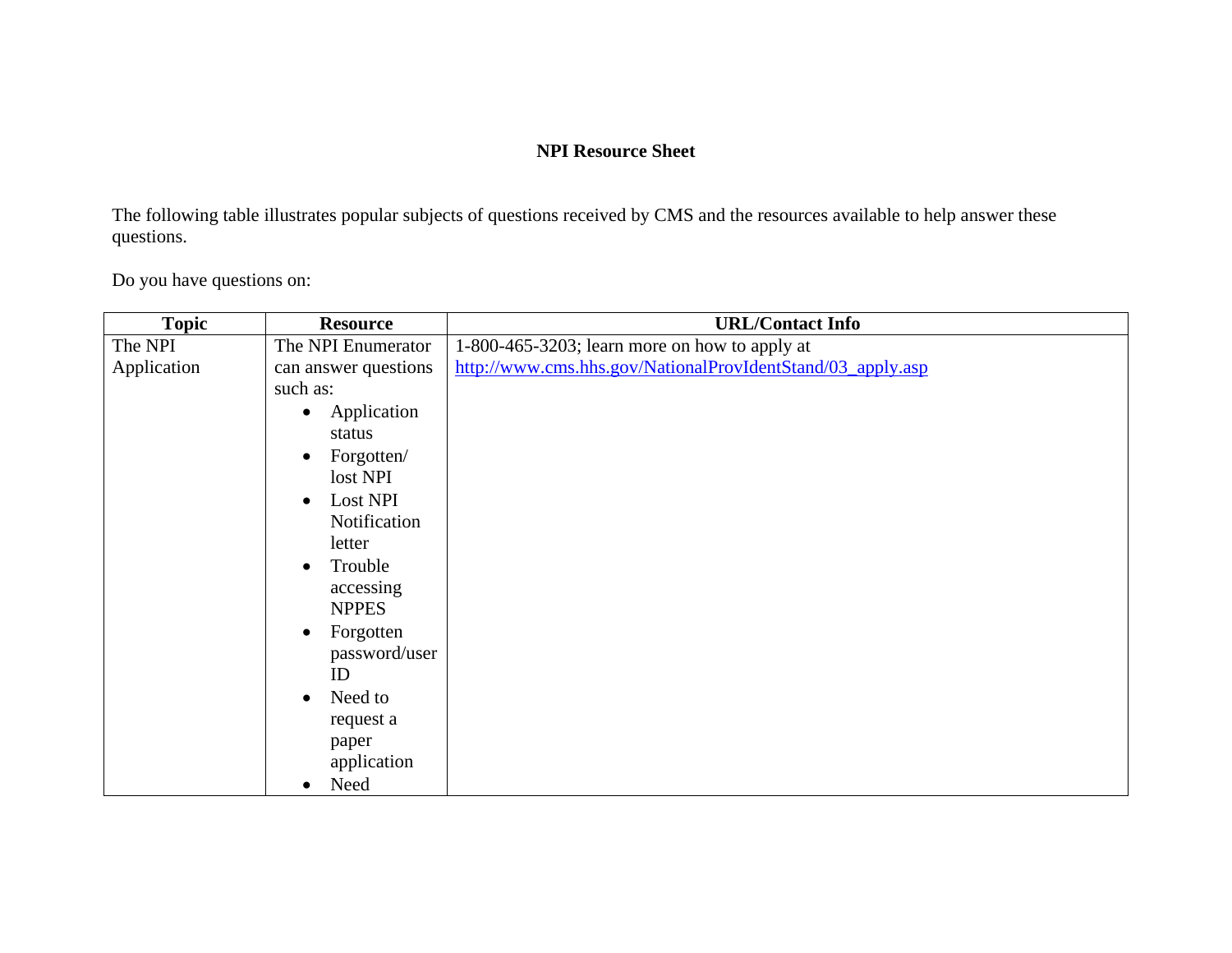|                  | clarification          |                                                                                 |
|------------------|------------------------|---------------------------------------------------------------------------------|
|                  | on                     |                                                                                 |
|                  | information            |                                                                                 |
|                  | that is to be          |                                                                                 |
|                  | supplied in            |                                                                                 |
|                  | the NPI                |                                                                                 |
|                  | application            |                                                                                 |
| Subparts         | Health plans are only  | http://www.cms.hhs.gov/NationalProvIdentStand/Downloads/Medsubparts01252006.pdf |
|                  | allowed to furnish     |                                                                                 |
|                  | guidance on the        |                                                                                 |
|                  | matter of subparts;    |                                                                                 |
|                  | providers cannot be    |                                                                                 |
|                  | told how to            |                                                                                 |
|                  | enumerate. Visit       |                                                                                 |
|                  | Medicare's             |                                                                                 |
|                  | "Expectations on       |                                                                                 |
|                  | Determination of       |                                                                                 |
|                  | Subparts"              |                                                                                 |
| Data             | CMS is working on      | CMS cannot answer any questions on this topic at this time.                     |
| Dissemination    | the Data               |                                                                                 |
| (UPIN registry,  | Dissemination          |                                                                                 |
| crosswalk, etc.) | process. Once          |                                                                                 |
|                  | finalized, this        |                                                                                 |
|                  | information will be    |                                                                                 |
|                  | published in the       |                                                                                 |
|                  | Federal Registrar.     |                                                                                 |
| Medicare         | Medicare, as a health  | http://www.cms.hhs.gov/NationalProvIdentStand/06_implementation.asp             |
| Implementation   | plan, has its specific |                                                                                 |
|                  | rules and guidance on  |                                                                                 |
|                  | how it will            |                                                                                 |
|                  | implement the NPI.     |                                                                                 |